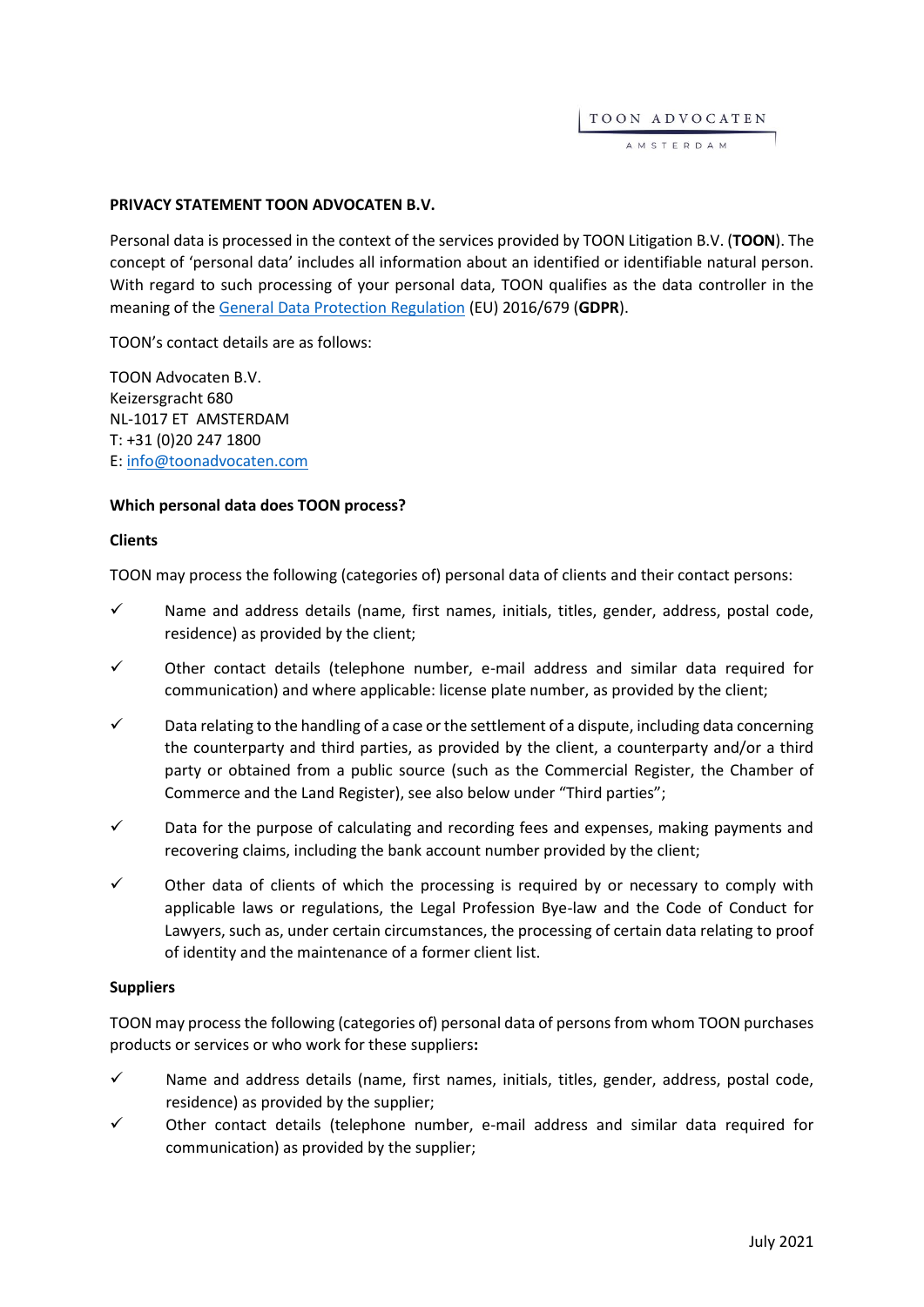TOON ADVOCATEN A M S T E R D A M

- $\checkmark$  Data for the purpose of placing orders or purchasing services; calculating and recording fees and expenses and making payments, including the bank account number as provided by the supplier;
- $\checkmark$  Other data of suppliers of which the processing is required by or necessary to comply with applicable laws or regulations.

# **Job applicants**

TOON may process the following (categories of) personal data of job applicants:

- $\checkmark$  contact details (name, first names, initials, titles, gender, address, post code, city), as provided by the job applicant;
- $\checkmark$  other contact details (telephone number, e-mail address and similar data required for communications), as provided by the job applicant;
- $\checkmark$  bank account numbers and travelling expenses (commuting distance), as provided by the job applicant;
- nationality and date of birth, as provided by the job applicant;
- availability, CV and employment history (copies of diplomas, certificates, letters of reference), motivation letter and where relevant for the vacancy: the results of a competence test taken;
- $\checkmark$  references as provided by the job applicant or the referent, data on the position for which the candidate has applied, notes on job interviews and written communications with the job applicant.

## **Third parties**

TOON may process the following (categories of) personal data of third parties (such as non-clients whose personal data appearing in our files, lawyers and other advisors with whom we are in touch);

- $\checkmark$  contact details (name, first names, initials, titles, gender, address, post code, city), if provided;
- $\checkmark$  other contact details (telephone number, e-mail address and similar data required for communications), if provided;
- $\checkmark$  data regarding electronic messages from or intended for third parties and data required to keep in touch with those third parties;
- $\checkmark$  other data obtained from public sources or provided by clients or third parties as part of a case that we handle or dispute resolution.

# **On the basis of which legal processing grounds and for which purposes does TOON process your personal data?**

TOON processes your personal data on the basis of one or more of the following legal processing grounds:

- a. If this is necessary for the performance of an agreement to which you are a party or to perform precontractual acts at your request;
- b. If this is necessary to comply with statutory obligations;
- c. If this is necessary to justify our legitimate interests or the interests of a third party;
- d. Your consent.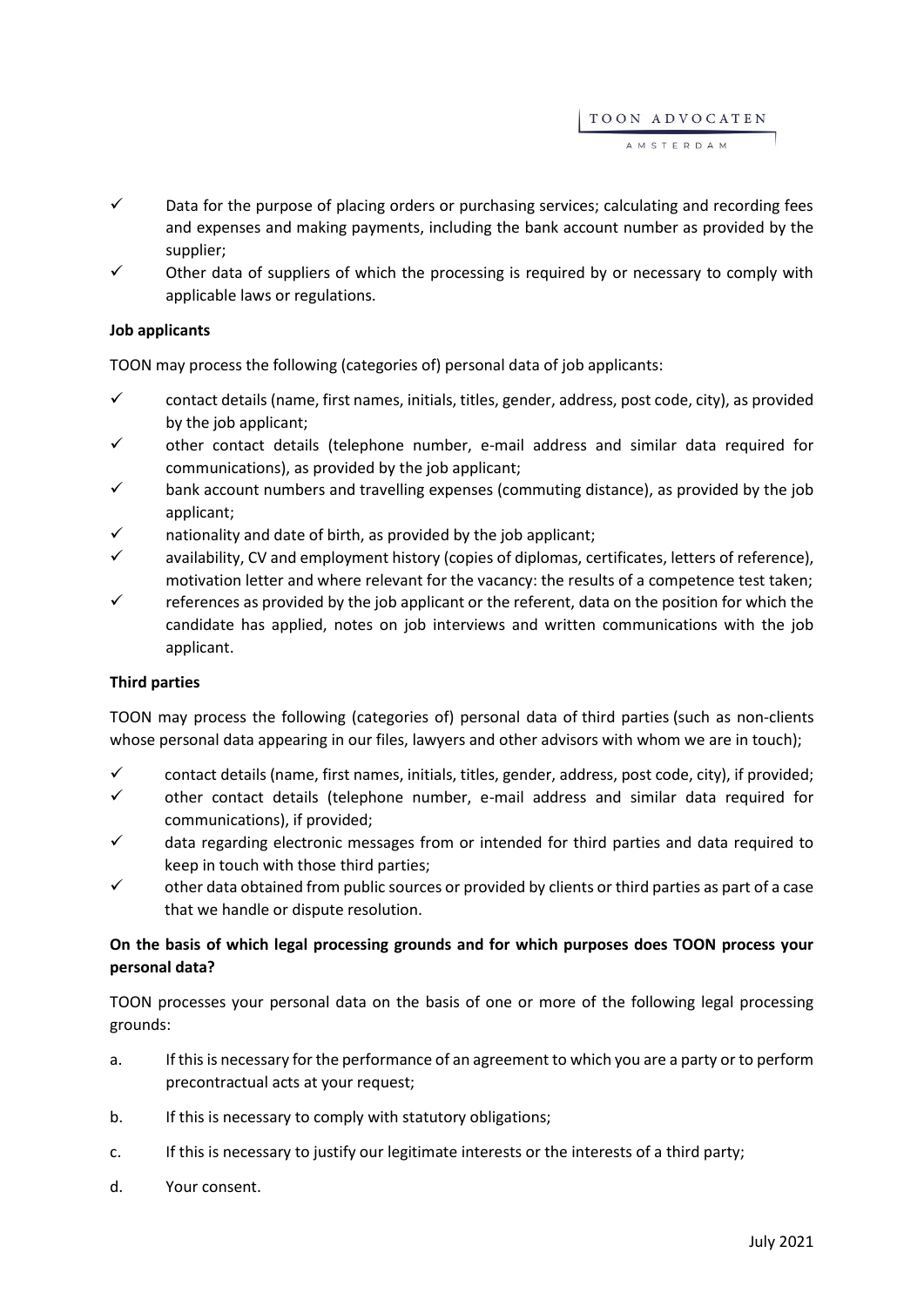TOON ADVOCATEN A M S T E R D A M

If TOON processes your personal data on the basis of your consent, TOON will ask you for it separately. You may withdraw your consent at any time. TOON draws your attention to the fact that the withdrawal of your consent does not affect the lawfulness of the processing of your personal data prior to the withdrawal of your consent.

TOON uses the above personal data for the purposes stated below, in respect of which we have indicated for each purpose on the basis of which of the abovementioned legal processing grounds (a through d) TOON does so. If the processing is based on the principle of 'legitimate interest', we briefly explain this interest. If you have any specific questions in this respect, please do not hesitate to contact us.

Purposes with corresponding processing grounds:

- $\checkmark$  to provide the requested legal services, including identifying the client and performing a conflict check to avoid a conflict of interest (*a, b and c: being able to offer and improve our services, compliance with the Legal Profession Bye-law and the Code of Conduct for Lawyers*);
- $\checkmark$  for the administration of TOON, including the calculation or recording of fees or benefits, income and expenses, the payment and collection of claims (including the use of collection agencies or bailiffs) (*a, b and c: the importance of keeping proper records*);
- $\checkmark$  to be able to deal with any complaints and disputes about the service (*a*, *b* and *c*: to defend *rights, to maintain and improve existing relationships by means of proper handling of complaints, to improve the quality of the service and to comply with the Legal Profession Byelaw*);
- to maintain contact and communicate with you; (*a, b, c: the interest in bringing TOON's services to the attention of existing clients*);
- to handle your job application (*a, b, c: our legitimate interest in assessing whether you are suitable for the job opening and d: consent if you wish to remain in our portfolio, see the header: "How long does TOON retain your personal data?"*);
- for placing orders or purchasing services (*a, b and c: our interest in being able to keep proper records);*
- $\checkmark$  for conducting audits and other internal controls (*a, b and c: our interest in being able to keep proper records*);
- $\checkmark$  to comply with our legal and statutory obligations including the Legal Profession Bye-law and the Code of Conduct for Lawyers (*b, c: the interest of being able to meet these obligations*).

## **To whom does TOON provide your personal data?**

TOON does not provide your personal data to third parties ('recipients' within the meaning of the applicable privacy legislation), unless this is necessary for the proper performance of the purposes set out in this Privacy Statement, if the law requires us to do so or if you have provided your consent to this end. The third parties to whom the personal data are made available are obliged to handle your personal data confidentially. If these parties qualify as a 'data processor' within the meaning of the applicable privacy legislation, TOON will ensure that a data processing agreement is concluded with these parties, which complies with the requirements included in the GDPR. Third parties which offer services to TOON as an independent data controller, such as accountants, civil law notaries experts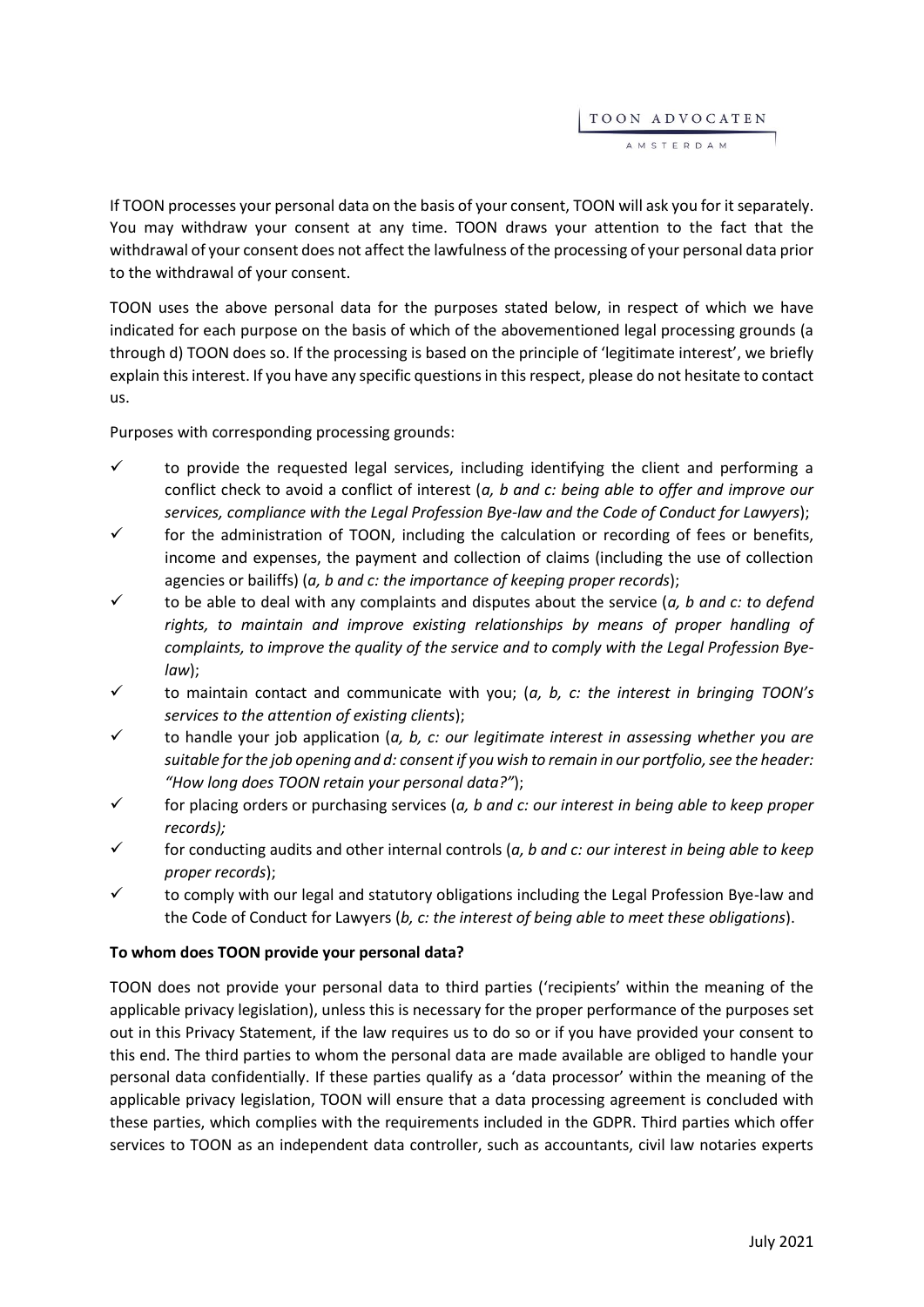engaged to provide an opinion or export report, are themselves responsible for the (further) processing of your personal data in accordance with the applicable privacy legislation.

TOON can share personal data of **clients, suppliers, job applicants and third parties** with:

- $\checkmark$  Suppliers (for example software suppliers, bailiffs, courier services, translation agencies, accountants, etc.);
- Counterparties, other lawyers or advisors in the context of the provision of services;
- $\checkmark$  Courts and government institutions;
- $\checkmark$  With all of our legal successors if TOON is acquired by or merged with another company, for example through bankruptcy and also with third parties involved in such proposed or actual business transaction;
- $\checkmark$  Other parties, such as regulators and other authorities where required by law or with your consent.

In order to provide our services, TOON might need to transfer your personal data to a recipient in a country outside the European Economic Area with a lower degree of protection of personal data than the European law offers. In that case, TOON will ensure that such a transfer of personal data is in accordance with the applicable laws and regulations, for example by concluding a model contract prepared and approved for that purpose by the European Commission and will assess whether any additional measures are necessary to guarantee an appropriate level of protection of your personal data. Please do not hesitate to reach out to TOON if you wish to receive more information about the appropriate or suitable safeguards in place for data transfers outside of the European Union or if you would like to obtain a copy of them.

## **How long does TOON retain your personal data?**

TOON does not retain your personal data in an identifiable form for longer than is necessary to achieve the purposes included in this Privacy Statement. More specifically, TOON applies the following retention periods:

- $\checkmark$  The files of the cases handled by TOON will be kept in accordance with the Archiving Manual [of the Netherlands Bar Association](https://www.advocatenorde.nl/voor-uw-praktijk/modellen-handleidingen-formulieren/archiveringhttps:/www.advocatenorde.nl/voor-uw-praktijk/modellen-handleidingen-formulieren/archiveringhttps:/www.advocatenorde.nl/voor-uw-praktijk/modellen-handleidingen-formulieren/archiveringhttps:/www.advocatenorde.nl/voor-uw-praktijk/modellen-handleidingen-formulieren/archivering) for at least five years (and longer if required by law).
- $\checkmark$  The personal data provided to us with regard to your application will be stored for up to four weeks after the end of the application procedure. We can keep your personal data on file for up to one year after the end of the application procedure if you consent to this. This gives us the option to approach you for any future vacancies at TOON. When you enter into the employment of TOON, the personal data you provided with regard to your application will become part of your personnel file.
- $\checkmark$  The personal data that are processed in the context of the Office Complaints Procedure will be removed no later than two years after the complaint and/or the legal proceedings arising from it have been dealt with.
- $\checkmark$  Personal data that must be kept on the basis of Article 52 of [the Dutch State Taxes Act](https://wetten.overheid.nl/BWBR0002320/2020-01-01) will be kept for 7 years (from the end of the year in which the data in question have lost their current value for the (tax-) related business operations) in connection with the tax retention obligation incumbent on TOON pursuant to Article 52(4) of the Dutch State Taxes Act.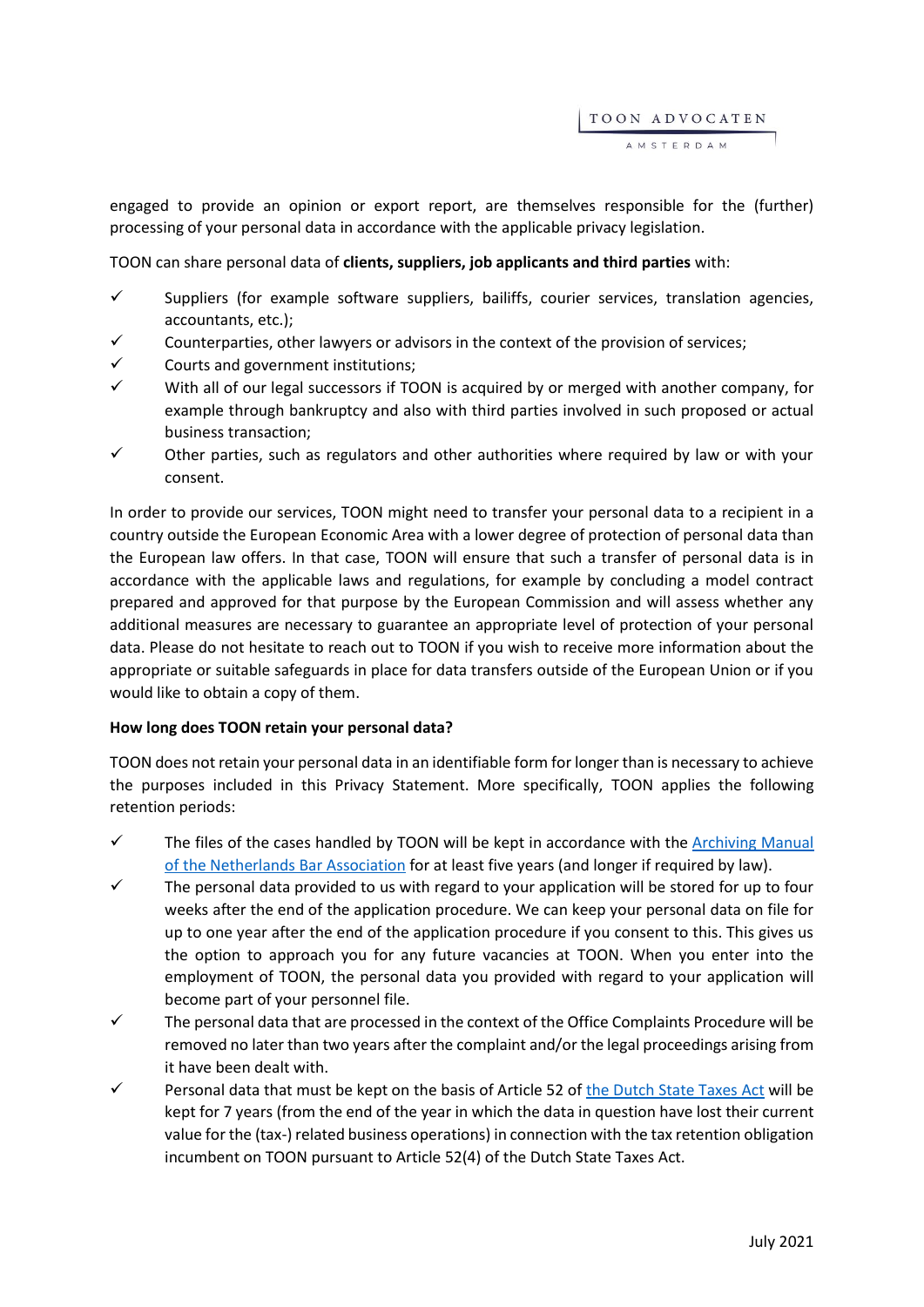TOON ADVOCATEN AMSTERDAM

The abovementioned specific retention periods can be extended if statutory retention obligations apply or will become applicable. TOON may also retain the personal data for a longer period of time if this is necessary for the handling of incidents and/or legal disputes.

# **Security**

TOON has taken appropriate technical and organisational measures to secure your personal data against unauthorised or unlawful processing and against loss, destruction, damage, modification or publication. If you have any questions about the security of your personal data, or if you suspect or see signs of misuse, please contact TOON via [info@toonadvocaten.com.](mailto:info@toonadvocaten.com)

# **Your privacy rights**

You have the following rights in respect of the processing of your personal data by TOON:

- $\checkmark$  the right to request whether TOON processes your personal data and if so, the right to access your personal data and to receive information about the processing of your personal data;
- $\checkmark$  the right to rectification of your personal data if these are incorrect or incomplete;
- $\checkmark$  the right to have your personal data deleted ('right to be forgotten');
- the right to object to the processing of your personal data or to limit the processing of your personal data;
- $\checkmark$  the right to withdraw your consent for the processing of your personal data, if the processing is based on your consent;
- $\checkmark$  the right to receive or surrender your personal data to a third party appointed by you in a structured, customary and machine-readable form ('right to data portability').

TOON does not use automated decision-making within the meaning of Article 22 GDPR.

To exercise your rights, you can contact us via [info@toonadvocaten.com](mailto:info@toonadvocaten.com) or by regular mail via the contact details as stated at the beginning of this Privacy Statement.

In order to prevent that TOON discloses information to the wrong person, TOON can ask you for additional information to verify your identity. In principle, TOON will inform you of whether TOON can comply with your request, within one month after receipt. In specific cases, for example when it concerns a complex request, this term may be extended by two months. TOON will inform you of such an extension within one month after receiving your request. On the basis of the applicable privacy legislation, TOON can refuse your request under certain circumstances. If this is the case, TOON will explain to you why. You can find more information about your privacy rights on the website of the [Dutch Data Protection Authority.](https://autoriteitpersoonsgegevens.nl/nl/zelf-doen/privacyrechten)

## **Complaints**

If you have a complaint about the processing of your personal data by TOON, we will be happy to work together to find a solution. If this does not lead to the desired result, you will have the right to file a complaint with the competent supervisory authority. In the Netherlands, this is the Dutch Data [Protection Authority.](https://autoriteitpersoonsgegevens.nl/nl/zelf-doen/gebruik-uw-privacyrechten/klacht-melden-bij-de-ap) If you live or work in another country of the European Union, you can file a complaint with the supervisory authority of that country.